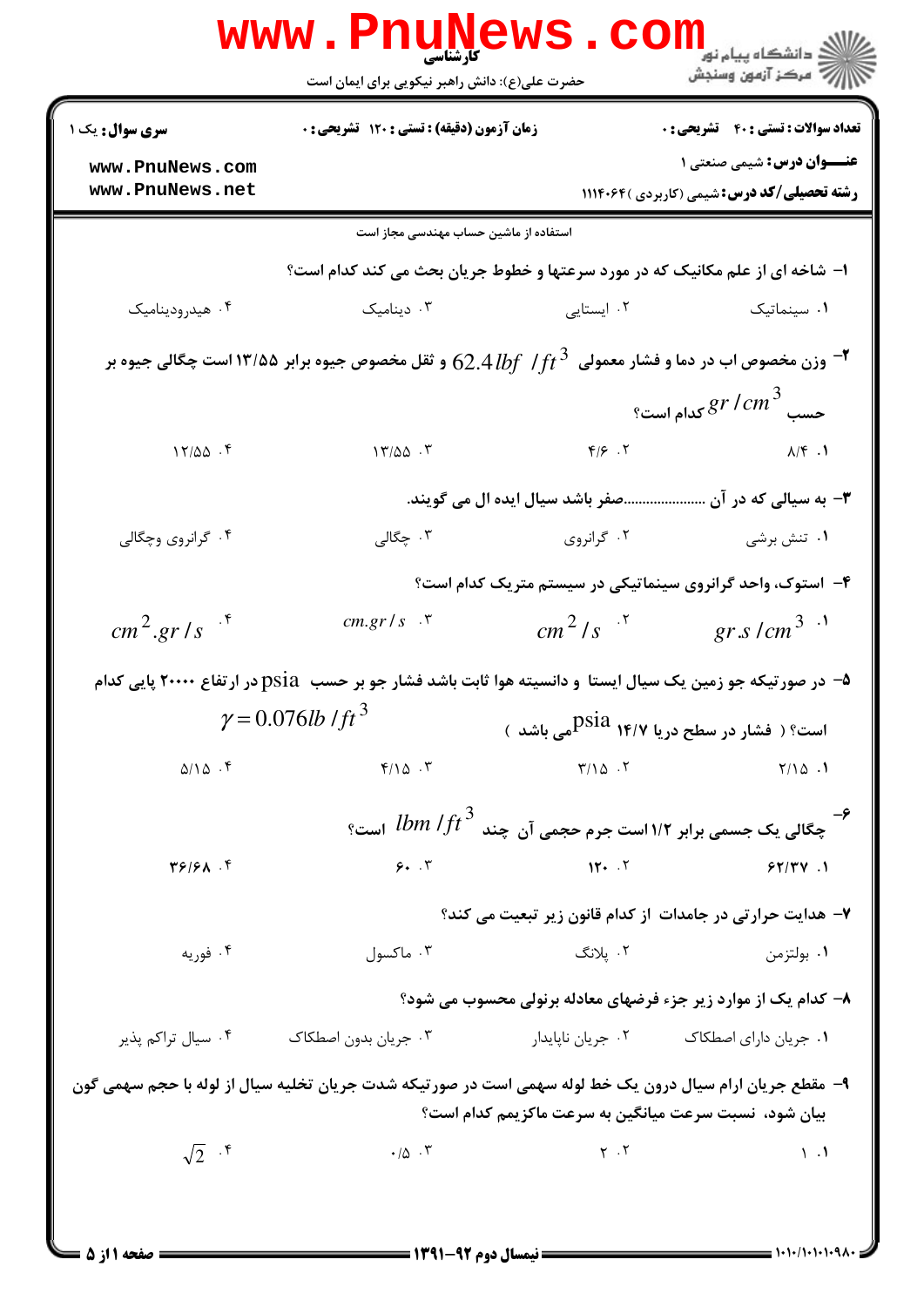|                                                                                                                                                                                                                                                | <b>WWW.PNUNEWS.</b><br><b>کارشناسی</b><br>حضرت علی(ع): دانش راهبر نیکویی برای ایمان است                                                                                                                                                                                                                                                    |                | دانشگاه پيام نور<br>ا∛ مرکز آزمون وسنجش                                              |  |
|------------------------------------------------------------------------------------------------------------------------------------------------------------------------------------------------------------------------------------------------|--------------------------------------------------------------------------------------------------------------------------------------------------------------------------------------------------------------------------------------------------------------------------------------------------------------------------------------------|----------------|--------------------------------------------------------------------------------------|--|
| <b>سری سوال :</b> ۱ یک                                                                                                                                                                                                                         | زمان آزمون (دقیقه) : تستی : ۱۲۰ تشریحی : 0                                                                                                                                                                                                                                                                                                 |                | <b>تعداد سوالات : تستي : 40 - تشريحي : 0</b>                                         |  |
| www.PnuNews.com<br>www.PnuNews.net                                                                                                                                                                                                             |                                                                                                                                                                                                                                                                                                                                            |                | <b>عنــوان درس:</b> شیمی صنعتی ۱<br><b>رشته تحصیلی/کد درس:</b> شیمی (کاربردی )۱۱۴۰۶۴ |  |
| <b>۱۰- آبی با دمای ۲۰ درجه سانتی گراد در لوله فولادی جوش خورده با قطر ۵۰ سانتی متر در جریان است اگر افت انرژی ۱۰۰۶۰</b><br>باشد سرعت جریان اب در  لوله  بر حسب متر بر ثانیه کدام است؟  0.03=f                                                  |                                                                                                                                                                                                                                                                                                                                            |                |                                                                                      |  |
|                                                                                                                                                                                                                                                | $\Delta/F$ . If $\Gamma/F$ . T $\Gamma/F$ . T $\Gamma/F$ . T $\Gamma/F$ . T                                                                                                                                                                                                                                                                |                |                                                                                      |  |
| دیوار کوره ای از لایه ۱۱۴میلی متر از جنس اجر نسوز با هدایت پذیری $\,N\,$ ۰/۱۳۸ $\,W\,$ تشکیل شده و لایه بیرونی ان                                                                                                                              |                                                                                                                                                                                                                                                                                                                                            |                |                                                                                      |  |
| را اجر معمولی با ضخامت ۲۲۹ میلی متر و هدایت پذیری گرمایی ۱/۳۸ $\mathring{C}$ /۳۸ تشکیل می دهد دمای سطح داخلی<br>دیوار۶۰ ۷درجه سانتی گراد و دمای سطح بیرونی ان ۷۶/۶ درجه سانتی گراد است. میزان اتلاف حرارت از دیواره کوره بر<br>حسب W کدام است؟ |                                                                                                                                                                                                                                                                                                                                            |                |                                                                                      |  |
|                                                                                                                                                                                                                                                |                                                                                                                                                                                                                                                                                                                                            |                |                                                                                      |  |
| ۱۲- در کوره مورد بحث در سوال قبل ًدمای بین اجر معمولی و اجر نسوز چند درجه سانتی گراد است؟                                                                                                                                                      |                                                                                                                                                                                                                                                                                                                                            |                |                                                                                      |  |
| $\Delta 59/15$ .                                                                                                                                                                                                                               | $Y S$ +/1 $Y$ . $Y$                                                                                                                                                                                                                                                                                                                        |                | $19.799$ $7$ $9.1777$ $1$                                                            |  |
|                                                                                                                                                                                                                                                | لوله ای از جنس فولاد ضد زنگ با هدایت پذیری ۱۹ $\mathcal{C}^{'}$ ۱۹ با قطر داخلی ۲ سانتی متر و قطر خارجی ۴ سانتی متر با                                                                                                                                                                                                                     |                |                                                                                      |  |
|                                                                                                                                                                                                                                                | ۲ $W$ / $m$ ( و ضخامت ۳ سانتی متر در دست است اگر دمای جداره داخلی دیوار در $W$ / $m\degree C$                                                                                                                                                                                                                                              |                | لایه ای از ازبست به هدایت پذیری                                                      |  |
|                                                                                                                                                                                                                                                | ۶۵۰درجه سانتی گراد و دمای سطح بیرونی عایق در ۱۰۰ درجه سانتی گراد ثابت نگه داشته شود مقدار اتلاف حرارتی به                                                                                                                                                                                                                                  |                | ازای هر متر طول لوله بر حسب $\,N$ $\,$ $\,N$ کدام است؟ $\,$                          |  |
| $YFA$ .                                                                                                                                                                                                                                        | $YFA/Y$ . $Y$                                                                                                                                                                                                                                                                                                                              | $9\lambda$ . T | $\tau \vdash \cdot \cdot$                                                            |  |
|                                                                                                                                                                                                                                                |                                                                                                                                                                                                                                                                                                                                            |                | ۱۴- شعاع بحرانی عایق از کدام رابطه بدست می اید؟                                      |  |
|                                                                                                                                                                                                                                                | $r = kh$ $\qquad$ $r = k/h2$ $\qquad$ $\qquad$ $\qquad$ $\qquad$ $\qquad$ $\qquad$ $\qquad$ $\qquad$ $\qquad$ $\qquad$ $\qquad$ $\qquad$ $\qquad$ $\qquad$ $\qquad$ $\qquad$ $\qquad$ $\qquad$ $\qquad$ $\qquad$ $\qquad$ $\qquad$ $\qquad$ $\qquad$ $\qquad$ $\qquad$ $\qquad$ $\qquad$ $\qquad$ $\qquad$ $\qquad$ $\qquad$ $\qquad$ $\q$ |                | $r = h/k$ $\qquad \qquad$ $r = k/h$ $\qquad \qquad$                                  |  |
|                                                                                                                                                                                                                                                | ۱۵– جریانی به شدت ۲۰۰ امپر از سیمی به قطر ۳ میلی متر عبور میکند مقاومت سیم $\Omega$ 0,099 و طول سیم ۱ متر است سیم<br>به داخل مایعی به دمای ۱۱۰ درجه سانتی گراد برده شده و ضریب انتقال حرارتی همرفتی $C\subset 4KW$ است                                                                                                                     |                | گرمای تولید شده در واحدحجم کدام است؟                                                 |  |
| $Y \cdot \cdot / Y$ .                                                                                                                                                                                                                          | $\mathbf{r}$ $\mathbf{r}$ $\mathbf{r}$                                                                                                                                                                                                                                                                                                     | 507.7          | $\Delta 9.77.1$                                                                      |  |
|                                                                                                                                                                                                                                                | ۱۶- در یک استوانه تو خالی که دارای مولد گرمایی است در چه شرایطی گرادیان دمایی برابر صفر است؟                                                                                                                                                                                                                                               |                |                                                                                      |  |
|                                                                                                                                                                                                                                                | $r=0$ $r=r$ $r=r$ $r=r$                                                                                                                                                                                                                                                                                                                    |                | $r=1$ .                                                                              |  |
|                                                                                                                                                                                                                                                |                                                                                                                                                                                                                                                                                                                                            |                |                                                                                      |  |

 $= 1.1 - 11.1 - 1.9$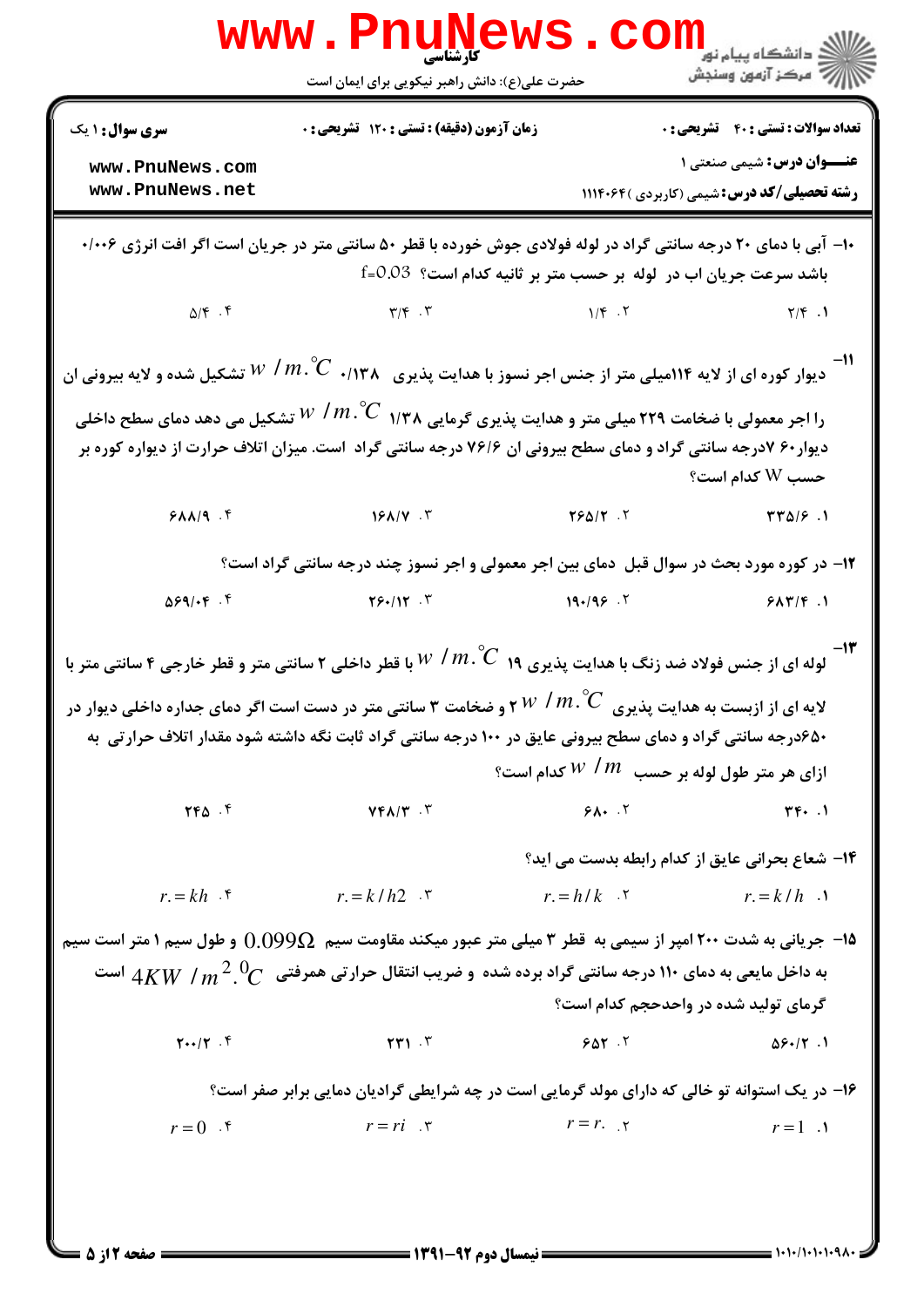|                                                                                                                                                                                                                                                                            | <b>WWW.Pnugge</b><br>حضرت علی(ع): دانش راهبر نیکویی برای ایمان است                                                                                                                                                                                                                       |                               | <mark>ڪ دانشڪاه پيام نور</mark><br>ج آ مرڪز آزمون وسنڊش                                |
|----------------------------------------------------------------------------------------------------------------------------------------------------------------------------------------------------------------------------------------------------------------------------|------------------------------------------------------------------------------------------------------------------------------------------------------------------------------------------------------------------------------------------------------------------------------------------|-------------------------------|----------------------------------------------------------------------------------------|
| <b>سری سوال : ۱ یک</b>                                                                                                                                                                                                                                                     | زمان آزمون (دقیقه) : تستی : ۱۲۰ تشریحی : 0                                                                                                                                                                                                                                               |                               | <b>تعداد سوالات : تستی : 40 - تشریحی : 0</b>                                           |
| www.PnuNews.com<br>www.PnuNews.net                                                                                                                                                                                                                                         |                                                                                                                                                                                                                                                                                          |                               | <b>عنـــوان درس:</b> شیمی صنعتی ۱<br><b>رشته تحصیلی/کد درس:</b> شیمی (کاربردی )۱۱۱۴۰۶۴ |
|                                                                                                                                                                                                                                                                            | ۱۷- صفحه عمودی به ارتفاع ۰/۳ متر و با دمای ثابت ۳۰۰ درجه سانتی گراد در هوایی با دمای ۲۵ درجه سانتی گراد قرار دارد .<br>$h = 4.5 W$ شدت گرمای منتقل شده از واحد سطح صفحه به هوا کدام است؟ $h = 4.5 W$ / $m$                                                                               |                               |                                                                                        |
| 12207W $\cdot$ $\cdot$                                                                                                                                                                                                                                                     | $1760W$ . ۳                                                                                                                                                                                                                                                                              | 12375W .٢                     | $10682W$ .                                                                             |
|                                                                                                                                                                                                                                                                            | ۱۸– دو  صفحه  سیاه موازی به ابعاد۱۵/در ۱۱۲ به فاصله ۰/۵ متر از هم قرار گرفته اند. یکی از صفحات دمای ۱۰۰۰ درجه سانتی<br>گراد و دیگری ۵۰۰ درجه سانتی گراد دارد. تابش خالص تبادل یافته بین دو صفحه بر حسب KWکدام است؟<br>$\sigma$ = 5.66×10 <sup>-8</sup> W /m <sup>2</sup> .K <sup>4</sup> |                               | $F_{12} = 0.285$                                                                       |
| $\mathbf{Y} \mathbf{F} / \mathbf{S}$ .                                                                                                                                                                                                                                     | $1\lambda/\Upsilon\Upsilon$ . $\Upsilon$                                                                                                                                                                                                                                                 | 16/199.7                      | 17/50.1                                                                                |
| ا ابی با دمای ۲۵ درجه سانتی گراد و با دبی۔ $0.5Kg$ / $0.5Kg$ از داخل لوله ای با قطر ۲/۵Cm و با دمای دیوار ۱۰۰ درجه سانتی $\sim$<br>گراد عبور میکند گرمای انتقال یافته از ۱ متر از طول دیوار لوله به آب در مدت ا ساعت چند کیلو ژول است؟<br>$h = 3500W/m^2$ . <sup>0</sup> C |                                                                                                                                                                                                                                                                                          |                               |                                                                                        |
| $1FAP\Delta9/\Delta$ .                                                                                                                                                                                                                                                     | $1F\Delta Y\Delta Y$ . $T$                                                                                                                                                                                                                                                               | 796919. T                     | $F17T A/V \Delta$ .                                                                    |
|                                                                                                                                                                                                                                                                            | .متناسب است.                                                                                                                                                                                                                                                                             |                               | <b>۰۲</b> - هدایت پذیری گرمایی گازها در دماهای پایین با.                               |
|                                                                                                                                                                                                                                                                            | ۰۲ عکس مجذور دما                                                                                                                                                                                                                                                                         |                               | ۰۱ عکس توان دوم قطر گاز                                                                |
|                                                                                                                                                                                                                                                                            | ۰۴ با عکس توان دوم قطر گاز و عکس مجذور دما                                                                                                                                                                                                                                               |                               | ۰۳ عکس جرم مولکولی                                                                     |
| $11 - 19 - 9$                                                                                                                                                                                                                                                              | از دیواره ای به پهنای ۱ متر گرما با شدت ثابت $\rm 20KW/m^2$ در جهت $\rm X$ به صورت پایا منتقل می شود. در $\rm Y$<br>صورتیکه دمای سمت گرمتر دیوار ۳۰۰ درجه سانتی گراد و هدایت پذیری دیوار ۷۳W/m.c باشد دمای دیوار بر حسب<br>$\lambda$ + $/\lambda$ . $\lambda$                            | $\lambda + \lambda / \lambda$ | سانتی گراد در فاصله ۳۰سانتی متری از قسمت سردتر کدام است؟<br>$F\Delta/\Upsilon$ .       |
|                                                                                                                                                                                                                                                                            |                                                                                                                                                                                                                                                                                          |                               |                                                                                        |
| ۰۴ شدت جریان جرمی                                                                                                                                                                                                                                                          | ۲۲- در سیالات غیر قابل تراکم معمولا از کدام یک از پارامترهای زیر استفاده می شود؟<br>۰۳ معادله حالت                                                                                                                                                                                       | ۰۲ شدت جریان وزنی             | ۱. شدت جریان حجمی                                                                      |
|                                                                                                                                                                                                                                                                            |                                                                                                                                                                                                                                                                                          |                               | ٢٣- ضريب نفوذ در گازها با نسبت دارد.                                                   |
| ۰۴ فشار -عکس                                                                                                                                                                                                                                                               | ۰۳ مجذور دما- مستقیم                                                                                                                                                                                                                                                                     | ٢. غلظت -مستقيم               | ۱. فشار- مستقیم                                                                        |
|                                                                                                                                                                                                                                                                            | ۲۴– در معادلات طراحی ًمبدل حرارتی نسبت کاهش دمای یک سیال در مقابل افزایش دمای سیال دیگر چه نامیده می شود؟                                                                                                                                                                                |                               |                                                                                        |
|                                                                                                                                                                                                                                                                            | ۰۲ کارایی حرارتی                                                                                                                                                                                                                                                                         |                               | ۰۱ نسبت ظرفیت گرمایی ساعتی                                                             |
|                                                                                                                                                                                                                                                                            | ۰۴ اختلاف دمای دسترسی                                                                                                                                                                                                                                                                    |                               | ۰۳ اختلاف دمای متوسط لگاریتمی                                                          |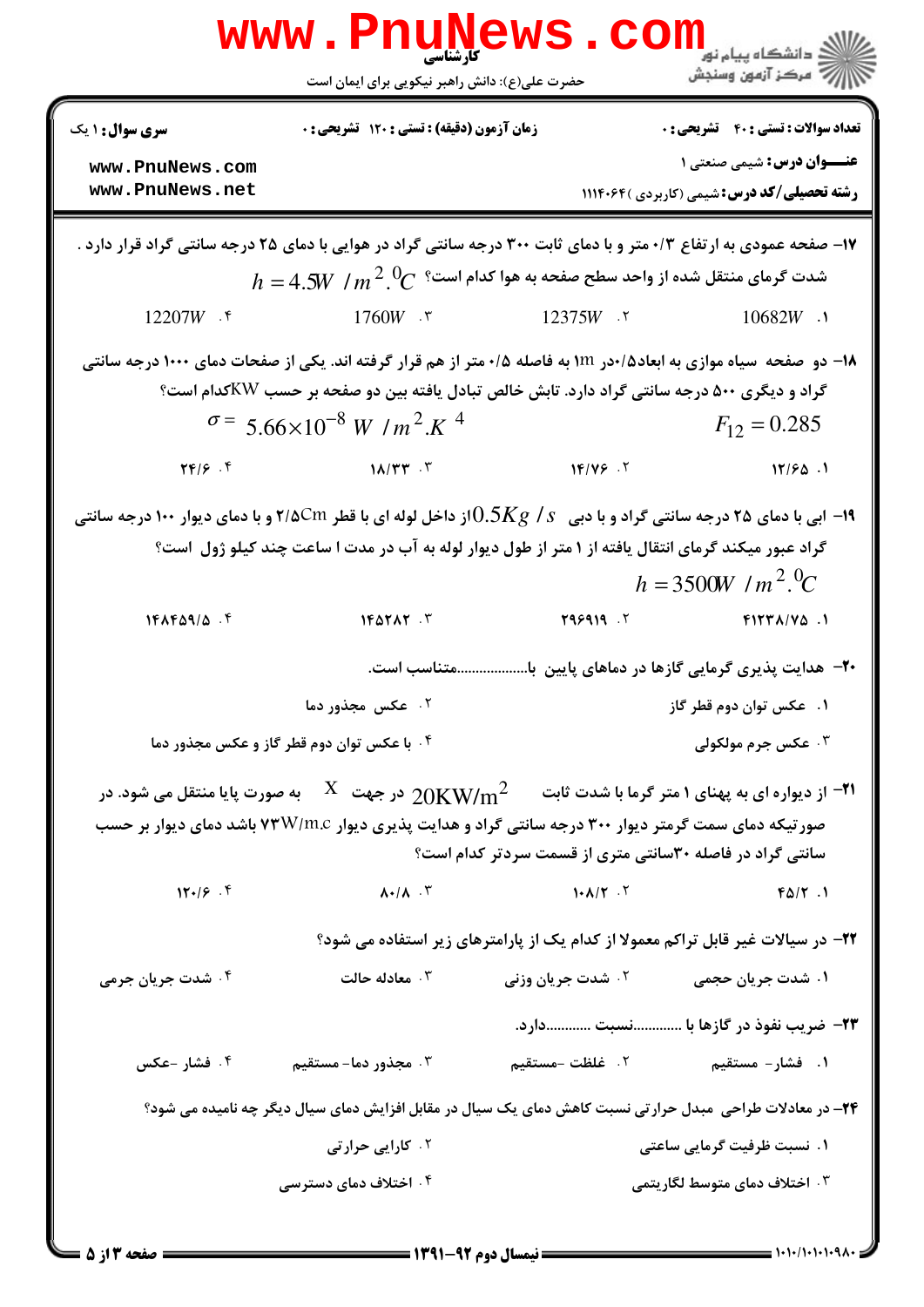|                                                                                                                                          | <b>WWW.Pnunet</b><br>حضرت علی(ع): دانش راهبر نیکویی برای ایمان است     |                                                                                         | ڪ دانشڪاه پيام نور ■<br>/> مرکز آزمون وسنڊش                                            |
|------------------------------------------------------------------------------------------------------------------------------------------|------------------------------------------------------------------------|-----------------------------------------------------------------------------------------|----------------------------------------------------------------------------------------|
| <b>سری سوال : ۱ یک</b>                                                                                                                   | زمان آزمون (دقیقه) : تستی : ۱۲۰ تشریحی : ۰                             |                                                                                         | <b>تعداد سوالات : تستی : 40 - تشریحی : 0</b>                                           |
| www.PnuNews.com<br>www.PnuNews.net                                                                                                       |                                                                        |                                                                                         | <b>عنـــوان درس:</b> شیمی صنعتی ۱<br><b>رشته تحصیلی/کد درس:</b> شیمی (کاربردی )۱۱۱۴۰۶۴ |
|                                                                                                                                          |                                                                        |                                                                                         |                                                                                        |
| ۲۵– سرعت جریان کدام نوع از مایعات زیر با جریان سنج مغناطیسی تجاری قابل اندازه گیری نیست؟                                                 |                                                                        |                                                                                         |                                                                                        |
| ۰۴ بازها                                                                                                                                 | ۰۳ اسیدهای قوی                                                         | ۰۲ آب نمک                                                                               | ۱. هیدرو کربنها                                                                        |
|                                                                                                                                          |                                                                        | ۲۶- در نفوذ متقابل با شار مولی مساوی در حالت پایا کدام رابطه صحیح است؟                  |                                                                                        |
| $D_{AB} = -D_{BA}$ ' <sup>*</sup>                                                                                                        | $J_{\scriptscriptstyle{A}} = J_{\scriptscriptstyle{B}}$ . $\vec{\tau}$ | $N_{\scriptscriptstyle{A}} = - N_{\scriptscriptstyle{B}}$ . $\boldsymbol{\mathsf{y}}$   | $N_A = N_B$ .                                                                          |
|                                                                                                                                          |                                                                        | ۲۷- پروفیل سرعت در جریان ارام در مرکز لوله ای با مقطع دایره ای دارای چه شیبی می باشد؟   |                                                                                        |
| ۰۴ شیب صفر                                                                                                                               | ۰۳ شیب ثابت                                                            | ۰۲ شیب خطی                                                                              | ۰۱ ماکزیمم شیب                                                                         |
| و بلندای کل ۴۴ متر پمپ (اندمان ۶۰٪ که بنزن با چگالی $865 \text{kg/m}^3$ را با دبی $8\text{m}^3/\text{hr}$ و بلندای کل ۴۴ متر پمپ $^{-1}$ |                                                                        |                                                                                         |                                                                                        |
|                                                                                                                                          |                                                                        |                                                                                         | می کند چند وات است؟                                                                    |
| 1099/V.9                                                                                                                                 | $14 \text{ N}$                                                         | 991/5.7                                                                                 | 1009/0.1                                                                               |
|                                                                                                                                          |                                                                        |                                                                                         |                                                                                        |
|                                                                                                                                          |                                                                        |                                                                                         | <b>۲۹</b> - حاصلضرب عدد اشمیت در رینولدز چه نام دارد؟                                  |
| ۰۴ عدد شروود                                                                                                                             | ۰۳ عدد استانتون                                                        | ۰۲ عدد پرانتل                                                                           | ١. عدد پکله                                                                            |
|                                                                                                                                          |                                                                        | ۳۰– عدد بدون بعد شروود مشابه عدد در انتقال حرارت است.                                   |                                                                                        |
| ۰۴ ناسلت                                                                                                                                 | ۰۳ پرانتل                                                              | ۰۲ رينولدز                                                                              | ۰۱ اشمیت                                                                               |
|                                                                                                                                          |                                                                        | ۳۱− با توجه به جذب امونیاک A از هوا B به داخل اب در سیستم های پایا کدام عبارت درست است؟ |                                                                                        |
|                                                                                                                                          | $N_A = -N_B$ . Y                                                       |                                                                                         | $N_B=0$ $N_A = cte$ .                                                                  |
|                                                                                                                                          | $N_B = cte$ $N_A = 0$ $\cdot$ $\uparrow$                               |                                                                                         | $N_B=0$ $N_A=0$ $\cdot$ $\cdot$                                                        |
|                                                                                                                                          |                                                                        |                                                                                         | ۳۲- برجهای پاششی دارای کدام عیب است؟                                                   |
|                                                                                                                                          | ۰۲ طغیان در جریان سیال                                                 |                                                                                         | ۱. افت فشار ناشی از عبور مایع از نازل                                                  |
|                                                                                                                                          | ۰۴ کاهش سرعت به دلیل عبور جریان از نازل                                |                                                                                         | ۰۳ افزایش سرعت به دلیل عبور جریان از نازل                                              |
|                                                                                                                                          |                                                                        | <b>۳۳</b> - برای افزایش راندمان سینی هادر برجهای سینی دار کدام عامل موثرتر است؟         |                                                                                        |
|                                                                                                                                          | ۰۲ افزایش تعداد سینی ها                                                |                                                                                         | ۱. استفاده از اکنه ها                                                                  |
|                                                                                                                                          | ۰۴ افزایش زمان و سطح تماس بین دو فاز                                   |                                                                                         | ۰۳ افزایش ابعاد سینی ها                                                                |
|                                                                                                                                          |                                                                        |                                                                                         |                                                                                        |